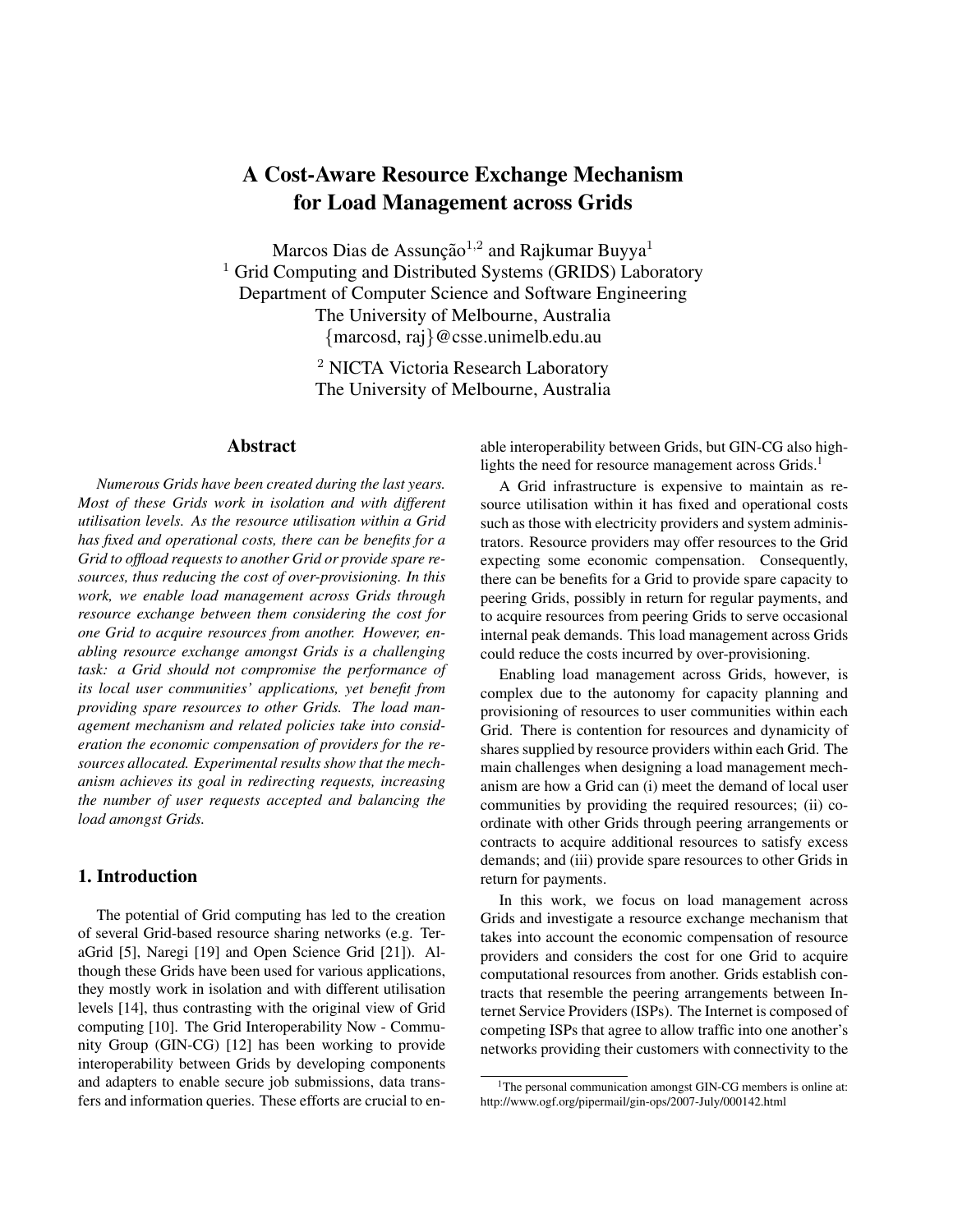entire Internet. These agreements between ISPs are commonly termed as peering and transit arrangements [18]. Here, Grids establish arrangements specifying the type of resource exchanged as well as their price.

The proposed mechanism allows a peering Grid to redirect a request to another Grid when the cost of serving it locally is higher than the price the Grid would pay to the peering Grid to process the request. The redirection takes place between Grids that have a pre-established peering arrangement. We evaluate the proposed mechanism in terms of load balancing across the Grids and the increase in the overall request acceptance rate.

The main contributions of this paper are:

- A load management mechanism based on resource exchange and request redirection between Grids.
- Policies for redirection (acceptance) of requests across (from) peering Grids, which allow a Grid to evaluate when it is economic beneficial to redirect (accept) requests.

## 2. Related Work

Several Grid-based resource sharing networks have been built over past few years [3, 5–7, 19, 21, 27]. Recently, initiatives have emerged for linking resource sharing networks. OneLab2 [20] and the Global Environment for Network Innovations (GENI) [23] have evolved from the PlanetLab architecture [22] to allow the federation of autonomous networks controlled by different organisations. GIN-CG under the Open Grid Forum [12] utilises community efforts to address issues on security, standard job submission, data management and information services. Other Grid middleware interoperability approaches have also been presented [28]. These efforts provide the basis for load management across Grids by facilitating standard job submission and request redirection. We attempt to build on these to investigate resource management across Grids.

Shirako [15, 24] is a resource management system based on a resource leasing abstraction. This system allows sites to delegate limited power to allocate their resources by registering their offerings with brokers. Guest applications can acquire resources from brokers by leasing them for a specified time. Our work shares some concepts with Shirako such as the delegation of provisioning rights. We focus on the policies for resource exchange amongst InterGrid Gateways, which are similar to brokers in Shirako. To the best of our knowledge, resource exchange amongst Shirako brokers has not been explored yet. Grit *et al.* [13] investigate the number of Virtual Machine (VM) migrations required when a broker and provider sites use either conflicting or synchronised policies for resource provisioning. They show that when providers and the broker use conflicting policies, the number of migrations can be high. The present work does not investigate VM migrations and models the load of resource providers as an on-off model described later [1]. Additionally, while Grit *et al.* investigate the impact of conflicting policies, we take into account the resource cost and the exchange of resources by brokers.

Iosup *et al.* [14] introduce a matchmaking protocol in which a site binds resources from remote sites to the local environment. Delegated matchmaking enables requests for resources to be delegated up and down the proposed site hierarchy. Our model shares aspects with Iosup *et al.*'s work, in the sense that InterGrid Gateways work as site recommenders so matching requests to resources available. However, it differs with respect to the resource exchange protocol and the consideration for economic compensation for the resources acquired from the providers.

A Service Level Agreement (SLA) based co-ordination mechanism for a federation of clusters of computers was proposed by Ranjan *et al.* [25]. A Grid Federation Agent (GFA) is the resource management system responsible for scheduling jobs at a cluster level. A GFA negotiates contracts and redirects requests to another cluster through a Contract-Net based protocol. In the present work, an InterGrid Gateway is a broker with information about the free time slots at a group of resource providers. In addition, in contrast to GFAs, gateways do not engage into bilateral negotiations if the requests can be handled locally without increasing the cost above its threshold.

The mechanism presented in this work derives from Medusa [2], a stream processing system that allows the migration of stream processing operators from overloaded resources to resources with spare capacity. However, it differs in terms of the negotiation protocol for exchanging resources between Grids and the resource selection and request redirection policies.

Wang and Morris [29] demonstrated that efficiency in load sharing depends on the environment. In addition, server-initiated tends to out-perform source-initiated strategies when the same amount of information about stakeholders is available. Their experiments consider single processor nodes in a local network. In our scenario, resources have multiple processors; also, resources are heterogeneous in the number of processors. These make the local scheduling sub-problem different; in addition, resource management across Grids introduces a third subproblem: the load sharing between Grids. Surana *et al.* [26] address the load balancing in DHT-based P2P networks. Nodes of the P2P system run virtual servers responsible for ranges of objects in the address space; they inform directories about the load in the virtual servers whereas the directories periodically compute reassignments. Load balancing is achieved by migrations of virtual servers. Although this technique has a very low overhead, we do not perform migration of virtual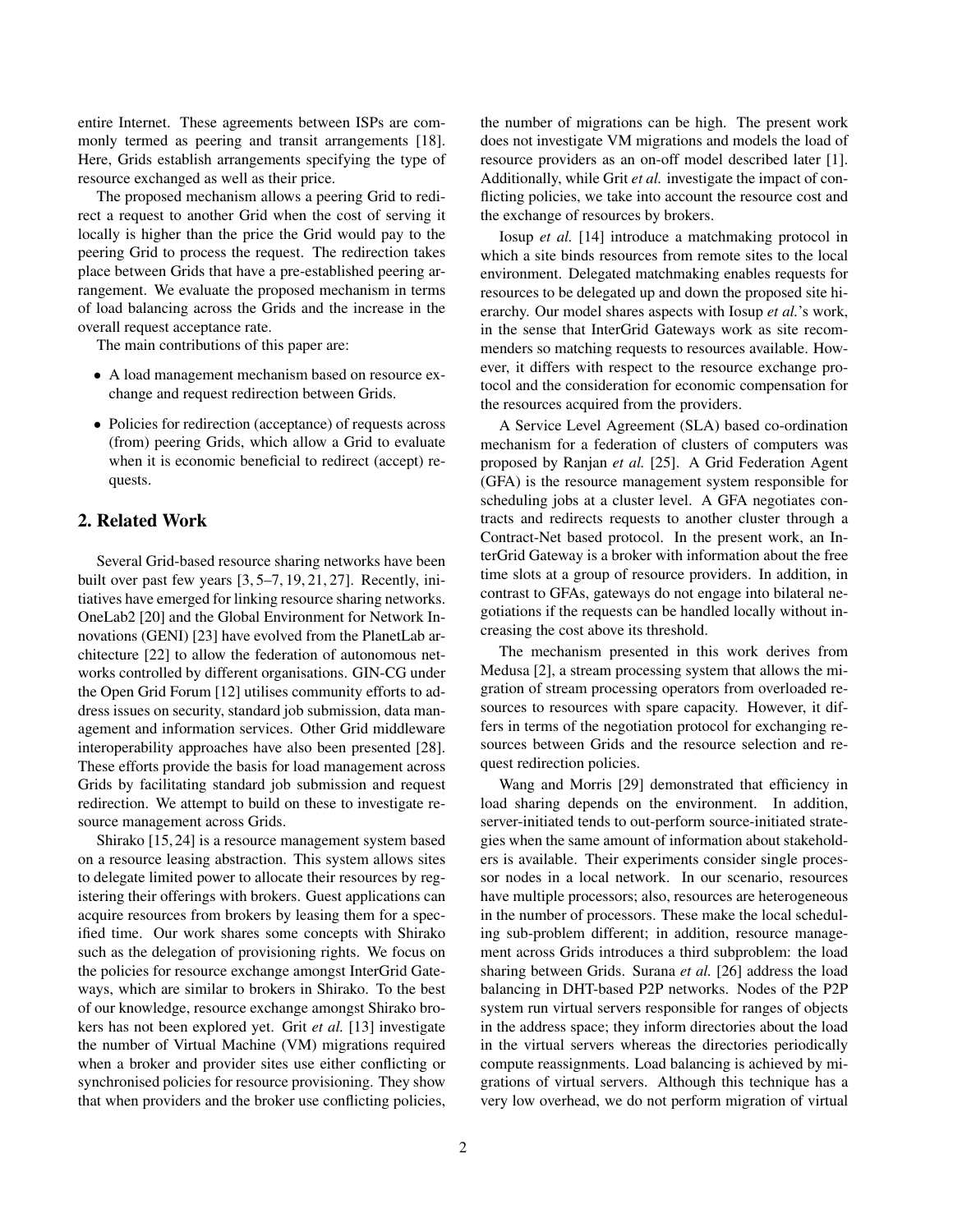

**Figure 1. The main InterGrid components.**

servers, and focus on the request redirection and their assignment to resources.

## 3. InterGrid: Resource Exchange across Grids

Our previous work introduced an architecture, called the InterGrid, based on gateways that mediate resource exchange between Grids. It allows participants to allocate resources from different Grids in a seamless manner. We provide an overview of the InterGrid in this section, but for more details about the architecture and project goals, we refer to another work [9].

The InterGrid is inspired by the peering agreements between ISPs. The Internet is composed of competing ISPs that agree to allow traffic into one another's networks. These agreements between ISPs are commonly termed as peering and transit arrangements [18]. The resources exchanged between Grids can be physical or virtual resources such as Virtual Machines (VMs). Figure 1 provides an overview of the InterGrid architecture.

A Resource Provider (RP) contributes a share of computational resources, storage resources, networks, application services or other type of resource to a Grid in return for regular payments. An RP advertises the resource by delegating its provisioning rights over a given time frame. This delegation can use a secure protocol such as SHARP [11]. In this paper we consider one type of resource (i.e. CPU); the resource providers send the availability information in the form of free time slots. A free time slot contains the number of CPUs available, their configuration, and the start and finish times of the slot. For the sake of simplicity here, an RP delegates provisioning rights directly to an InterGrid Gateway (IGG). However, the architecture also considers the case wherein the Grid has already an internal broker or resource management system [9].

A Grid has peering arrangements with other Grids, managed by IGGs and, through which they coordinate the use of resources of the InterGrid.<sup>2</sup> An IGG is aware of the terms of the peering with other Grids; provides Grid selection capabilities by selecting a suitable Grid able to provide the required resources; and replies to requests from other IGGs. The peering arrangement between two Grids is represented as a contract. Request redirection policies determine what peering Grid is selected to process a request and at what price the processing is performed.

When a Grid user needs to deploy or execute an application, he/she requests the IGG for a number of resources. When the individual Grid cannot provide the required resources, the IGG selects a peering Grid based on the peering agreements and the policies in place. The user is then given a resource ticket granting access to the resources, which will later be passed to the selected provider in return for the required resources.

A request is contiguous and needs to be served with resources from a single resource provider. We do not handle co-allocations in this work. A request received by an IGG contains a description of the required resources and the usage time. The request can require a best effort service, meaning that the resources can be provided at any time as long as they are made available for the requested usage time. Alternatively, for some requests, the resources need to be allocated within a specified deadline.

#### 3.1. The Resource Exchange

The peering agreements between Grids define (i) what resources are exchanged between the Grids and the price of the resources exchanged. The policies specify when an IGG redirects requests to another, and when a request redirected by one IGG is accepted by another IGG. Therefore, the goal of a participating IGG is to (i) serve its user communities by providing allocations that assign resources to satisfy their requirements; (ii) offer spare resources to peering Grids under some economic compensation; and (iii) acquire resources from other Grids to satisfy its users under peak load conditions.

## 4. The Load Management Mechanism

For each  $IGG_i$ , the allocation of its resources by its user communities over a unit of time represents a cost. The real-valued total cost function of  $IGG_i$  is represented by  $cost<sub>i</sub>(L)$ , where  $0 \le L \le 1$  is the current load determined by the number of resource units available in its Grid. For simplicity, here a resource unit corresponds to one resource per second (i.e. a second of a CPU). Therefore, the total cost given by  $cost_i(L)$  depends on the number of resources allocated by the requests. Although each Grid could have its own cost function, in this work, the participating Grids utilise a quadratic cost function. The use of a quadratic function allows us to specify contracts with price ranges as discussed later in this section.

<sup>2</sup>The assumption of pre-established arrangements is reasonable as current Grids need to reserve the network links and set up the resources required. An example includes the interconnection of Grid'5000 with DAS-3 and NAREGI. More information is available at http://www.grid5000.fr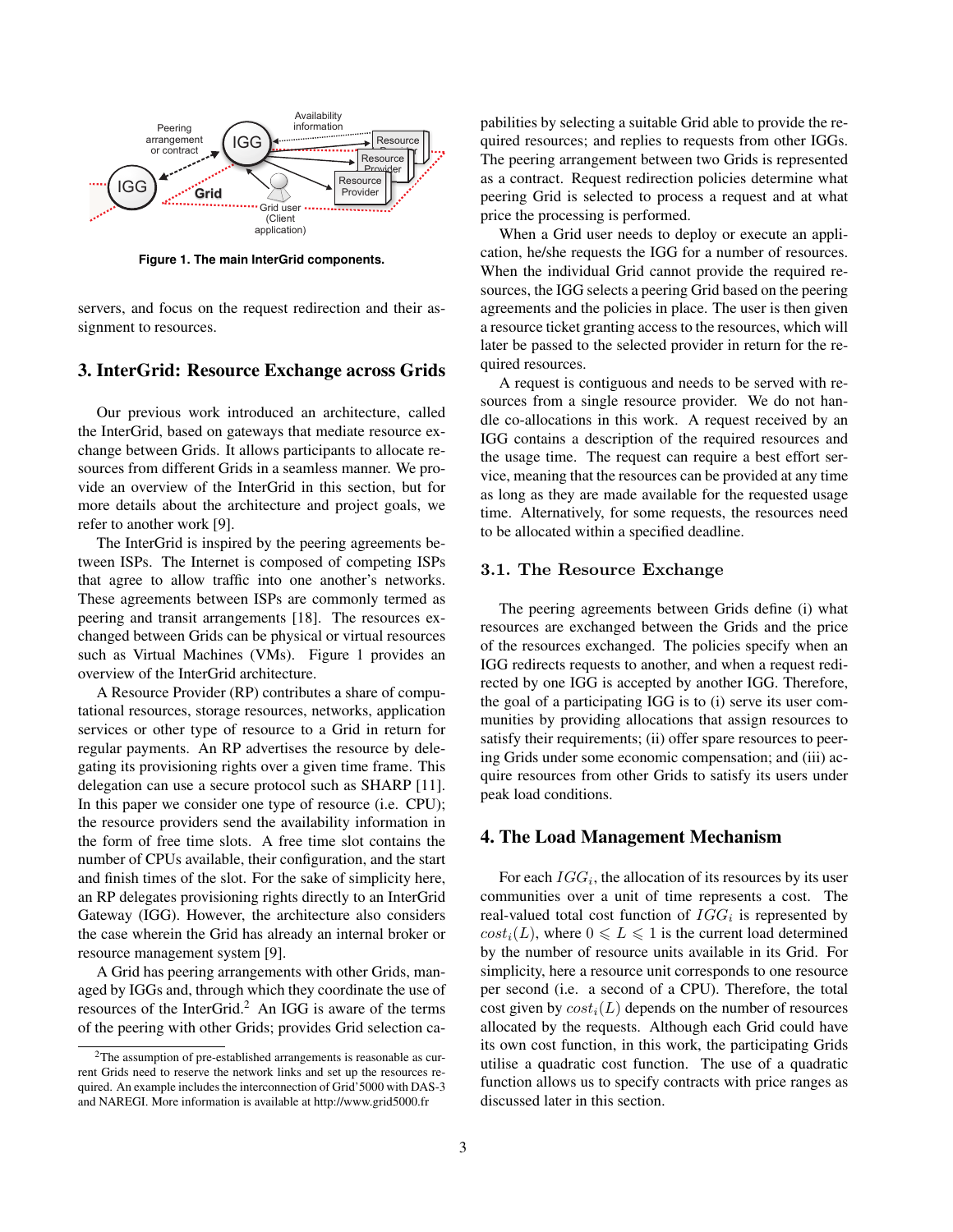The cost function  $cost_i(L)$  is given by  $[L_{units} * (p_{cost} +$  $(p_{cost} * (\beta L)^2))$ , where  $L_{units}$  is the number of units in use at load  $L$ ,  $\beta$  is a small constant value that determines how steep the cost curve is as the load approaches 1 and  $p_{cost}$ is the average price that  $IGG_i$  pays to resource providers for a resource unit. The price of a resource unit within  $IGG_i$  is given by the second part of the cost function (i.e.  $p_{cost} + (p_{cost} * (\beta L)^2)$ . We derive the average price  $p_{cost}$ paid by  $IGG_i$  to resource providers for a resource unit using Equation 1.

$$
p_{cost} = \sum_{i=1}^{n} \left( cp_i \left( \frac{ru_i}{\sum_{j=1}^{n} ru_j} \right) \right)
$$
 (1)

where *n* is the number of resource providers in  $IGG_i$ 's Grid;  $cp<sub>i</sub>$  is the price of a resource unit at resource provider i; and  $ru_i$  is the number of resource units contributed by provider  $i$  until a given time horizon. This horizon is the request deadline when calculating the request cost described next. When updating the prices for resource units specified in the contracts, the horizon is the time of the next contract update (i.e. the next time when the IGGs update the prices of units negotiated). This way,  $L$  is dependent on how many resource units are available from the start time until the horizon and how many units are in use.

A request redirection is decided based on the per request cost  $mc_i$ :  $(u, L) \rightarrow \Re$  which is the increment in total cost for  $IGG_i$  for agreeing to provide resource units required by request  $u$  given its current load or allocations. If request u requires resource units that place  $u_{load}$  load in  $IGG_i$ 's Grid, then the cost of serving  $u$  is derived by Equation 2. If request  $u$  requires one resource unit, then the request cost is equals to a *unit cost*.

$$
mc_i = cost_i(L + u_{load}) - cost_i(L) \tag{2}
$$

 $IGG_i$  has a load threshold, by crossing which  $IGG_i$ considers itself overloaded. The redirection of requests is enabled between Grids that have negotiated contracts, at within the contracted price range. A contract  $C_{i,j}$  between  $IGG_i$  and  $IGG_j$  has a price range  $PR(C_{i,j})$ :  $[price_{min}, price_{max}]$ , where  $price_{min}$  and  $price_{max}$  are the minimum and maximum prices respectively paid by  $IGG_i$  for a resource unit allocated from  $IGG_i$ . IGG<sub>i</sub> can have contracts with multiple Grids. During periods of peak load,  $IGG_i$  can redirect requests to  $IGG_j$  if and only if both have a contract. Based on the current load levels, they agree on a final price  $price_{final}$  within  $PR(C_{i,j})$ .  $IGG_i$  pays the amount equivalent to ( $price_{final}$ <sup>\*</sup> *number of units*). The redirection occurs when a Grid forwards requests to another because the cost of fulfilling the requests is higher than the amount that it would have to pay to the other Grid to serve them.

#### 4.1. Contract Types

We support two kinds of contracts: fixed price and price range contracts. A fixed price contract is given by  $PR(C_{i,j})$  : [price<sub>max</sub>, price<sub>max</sub>] where price<sub>max</sub> is the fixed price and a price range contract corresponds to  $PR(C_{i,j}): [price_{max}-\Delta, price_{max}]$ , where  $\Delta$  determines the price range. In the case of price range contracts, participating Grids have to negotiate the final price at runtime. As discussed by Balazinska *et al.* [2], a load management mechanism based on fixed price contracts may present disadvantages in some cases. For example, it reduces the flexibility in redirecting requests as a Grid can only offload requests if their cost is higher than the exact price it would pay to another Grid (i.e the number of resource units required by the request multiplied by the unit cost specified in the contract).

We define the price range for a resource unit considering the decrease of load *k* from the load *L*. Let *u* be a request that requires  $u_{units}$  resource units and causes an increase in load  $u_{load}$ . The decrease in the per-unit cost due to removing  $k$ from the Grid's *L* is represented by  $\delta_k$ , which is defined by Equation 3.

$$
\delta_k(L) = \frac{mc(u, L - u_{load}) - mc(u, L - k - u_{load})}{u_{units}} \tag{3}
$$

 $\delta_k$  is the approximate difference in the cost function gradient evaluated at the load level including and excluding load *k*. Given a contract with fixed price  $price_{max}$ , L is the maximum load that an IGG can approach before its per resource unit cost exceeds  $price_{max}$ . In order to estimate the price range for a resource unit in the contracts in our experiments, we let L be the load threshold;  $u_{units}$  be 1 and  $\Delta = \delta_k$ . We evaluate different values for L and k.

#### 4.2. Request Redirection Policies

The policies described in this section define how an IGG offloads requests to peering Grids considering a contract network and how it accepts requests from other Grids.

During a time interval,  $IGG_i$  stores the requests in the waiting queue. After the interval,  $IGG_i$  orders the contracts in ascending order of price and for each contract  $IGG_i$  evaluates whether there are requests that can be redirected to the peer IGG. Figure 2 illustrates the negotiation between  $IGG_i$  and  $IGG_j$  under a price range contract. The scenario is as follows:

1)  $IGG_i$  sends an offer to  $IGG_j$  when  $IGG_i$ 's unit cost for the request is higher than the minimum price of the contract with  $IGG_j$ ). The price in the offer  $p_{offer}$  is the minimum price specified in the contract between  $IGG_i$ and  $IGG_j$ .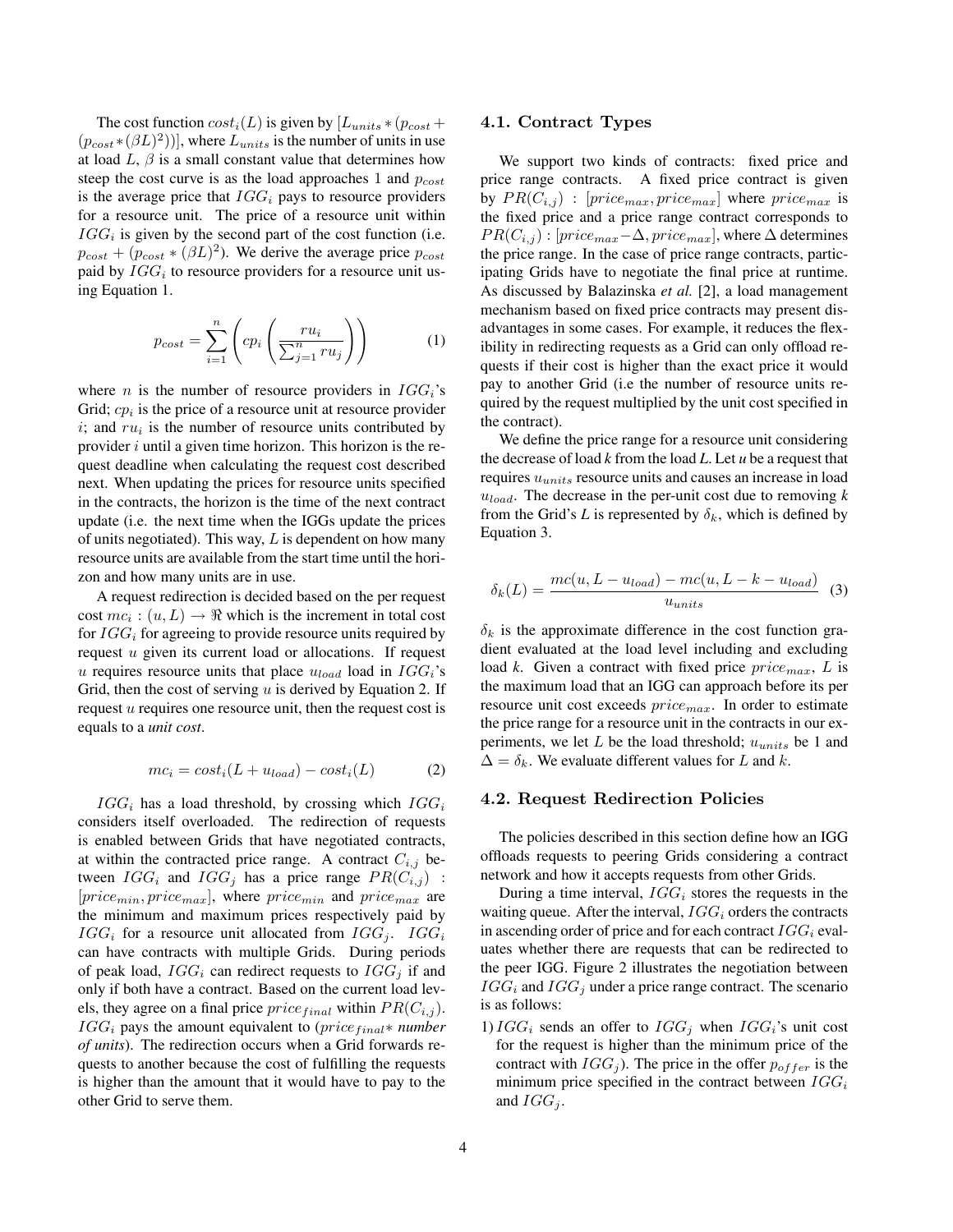

**Figure 2. Redirection negotiation.**

- 2)  $IGG_j$ , in turn, replies with one of the following messages:
	- 2.1)  $IGG<sub>j</sub>$  sends an accept message whose price is the price in the initial offer if the request's cost is lower than or equals to the amount that  $IGG_i$  is willing to pay (i.e.  $p_{offer}$  multiplied by the number of resource units required by the request  $r_{\mathbf{q}_{units}}$ ).
	- 2.2) If  $IGG<sub>i</sub>$ 's request cost is greater than the amount offered by  $IGG_i$ , but less than the maximum amount that  $IGG_i$  would possibly pay (i.e. the contract's maximum price  $p_{max}$  multiplied by  $rq_{units}$ , then it sends a counter-offer whose price is  $mc_j/rq_{units}$ . For simplicity the counter offer contains the peering  $IGG_j$ 's unit cost for the request, but the mechanism can easily be extended to incorporate a profit margin or use profit maximisation techniques.
	- 2.3) If  $IGG<sub>j</sub>$ 's request cost is higher than the maximum amount  $IGG_i$  is willing to pay, the offer is rejected.
- 3) After receiving  $IGG_j$ 's message,  $IGG_i$  replies in the following manner:
	- 3.1)  $IGG_i$  accepts the counter-offer if its request cost is still higher than the amount asked by  $IGG_i$  (i.e. number of resource units required  $rq_{units}$  multiplied by the counter-offer's price  $p_{ct}$ ;
	- 3.2) Otherwise, the counter-offer is rejected.  $IGG_i$  keeps the request in the queue and repeats the whole process for the next contract.

 $IGG<sub>j</sub>$  stores the offers and evaluates them at time intervals. The evaluation algorithm sorts the offers by decreasing order of price. In addition,  $IGG_i$  maintains a list of tickets which it has created to serve the requests whose negotiation is in progress. This way, the evaluation of the request cost considers the requests being served as well as those whose negotiation is in progress. Creating a ticket corresponds to finding a time slot for the job. Moreover, in order to reduce the number of messages exchanged by IGGs, when  $IGG_i$ sends an offer to  $IGG_j$ , the offer contains a list of requests that  $IGG_i$  is willing to redirect to  $IGG_j$ . That is, a negotiation is performed for a group of requests and not on per request basis.  $IGG_i$  can accept all or part of the requests whose price is within the accepted price range.

As described beforehand, there are two types of requests, namely best effort and deadline constrained. We use an earliest start time policy to select the resources to serve a request. The request's deadline is the time horizon used to calculate the load in the Grid, the load imposed by the request and consequently the request cost. This way, the Grid load for example, is determined by the resource shares provided by RPs and the allocations until the horizon. For best effort requests we create a virtual deadline given by the latest start time based on the time slots held by the gateway plus the runtime estimate; the virtual deadline is used as the horizon.

# 5. Performance Evaluation

#### 5.1. Experimental Scenario

The modelled environment is composed of three Grids, namely DAS-2 in the Netherlands and Grid'5000 and AuverGrid in France. The Grids DAS-2, Grid'5000 and Auver-Grid comprise 5, 15 and 5 clusters respectively. For detailed information on the characteristics of the clusters we refer to the Grid Workloads Archive website. $3$  Figure 3 presents the environment simulated (layers 1, 2 and 3 represent a pictorial view of the physical location of provider sites, their Grid organisation and the interGrid configuration respectively). Table 1 summarises the parameters.

| Table 1. Parameter description.          |                       |  |  |  |  |  |  |  |
|------------------------------------------|-----------------------|--|--|--|--|--|--|--|
| <b>Parameter</b>                         | Value                 |  |  |  |  |  |  |  |
| Number of Grids                          | 3                     |  |  |  |  |  |  |  |
| Contract topology                        | all-to-all (Figure 3) |  |  |  |  |  |  |  |
| Load at off-peak $(ON)$ intervals $(\%)$ | $50 - 100$            |  |  |  |  |  |  |  |
| Load at peak (OFF) intervals $(\%)$      | $20 - 50$             |  |  |  |  |  |  |  |
| ON interval duration (hours)             | $24 - 72$             |  |  |  |  |  |  |  |
| OFF interval duration (hours)            | $12 - 48$             |  |  |  |  |  |  |  |
| Cost of a resource unit                  | $0.90 - 1.00$         |  |  |  |  |  |  |  |
| Number of dedicated CPUs (DAS-2)         | 192                   |  |  |  |  |  |  |  |
| Number of dedicated CPUs (AuverGrid)     | 234                   |  |  |  |  |  |  |  |
| Number of dedicated CPUs (Grid'5000)     | 648                   |  |  |  |  |  |  |  |
| Deadline constrained requests $(\%)$     | 30                    |  |  |  |  |  |  |  |
| Stringency factor                        | 5.00                  |  |  |  |  |  |  |  |

The evaluation of the proposed mechanism is performed

<sup>3</sup>http://gwa.ewi.tudelft.nl/pmwiki/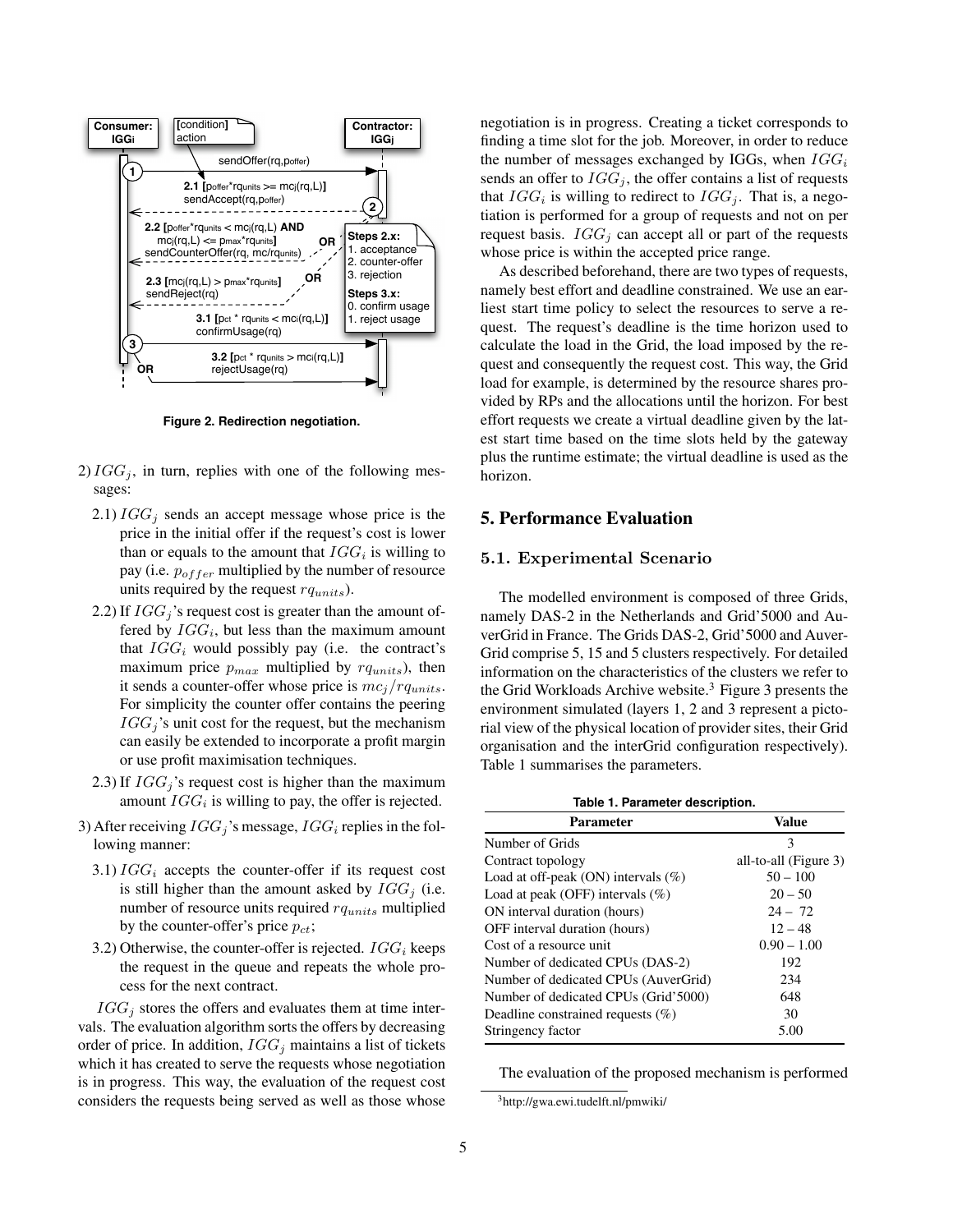through simulation by using a modified version of Grid-Sim  $[4]$ <sup>4</sup>. We use simulation as it provides a controllable environment and enables us to carry out repeatable experiments. The resource providers use a pricing function for a resource unit given by  $price = cost + (cost * load)$  where cost is drawn from a uniform distribution; load is generated using an on-off model as described by AuYoung *et al.* [1], wherein on and off intervals correspond to off-peak and peak periods respectively. The duration of these intervals and the load in each are also modelled using uniform distributions as described in Table 1. The on-off model is used to model the availability of part of the providers, around 50%, the remaining resource providers are dedicated to the gateways. Table 1 presents the number of CPUs dedicated in each Grid. We are currently investigating how to improve this scenario and obtain this provisioning information from traditional aggressive and conservative backfilling policies and through the use of multiple resource partitions [8, 17].

The workloads of the Grids use traces of real Grids obtained from the Grid Workloads Archive. We divided the traces into 4-month intervals. We use the interval between the  $9<sup>th</sup>$ -12<sup>th</sup> months of DAS-2' trace, the  $5<sup>th</sup>$ -8<sup>th</sup> months of AuverGrid's and the  $17<sup>th</sup>$ -20<sup>th</sup> months of Grid'5000's. We make an effort to eliminate the cool-down phase of the system. This way, the last simulated event is the arrival of the last job submitted in any of the Grid workloads. Additionally, we attempt to eliminate the system warm-up by disregarding the first week of the experiments. As described beforehand, there are two types of requests, namely deadline constrained and best-effort. We select randomly the requests that are deadline constrained. In order to generate the request deadlines we use a technique described by Islam *et al.* [16], which provides a feasible schedule for the jobs. We perform the experiments by using the same Grid environment with no contracts amongst the gateways, using an aggressive backfilling policy at the resource providers and a 'submit to the least loaded resource' policy at the gateway. A request's deadline is the completion of the corresponding job under this scenario multiplied by a stringency factor (Table 1).

We calculate the price of a resource unit in the contracts between the Grids by assigning different values to *L* in Equation 3. We perform experiments considering *L* equals to 0.99 and 0.95 and with different values for *k* (i.e. 0.01, 0.05, 0.1 and 0.2). For example, when *L*=0.99 and  $k=0.01$ , the fixed price (*price<sub>max</sub>*) of a contract is the cost of a request requiring one resource unit of the Grid's capacity when the Grid is 99% utilised. The price range contract has a maximum price of  $price_{max}$  and a minimum price given by  $price_{max}$  minus the difference between the request cost at 99% and at 98% of utilisation.





**Figure 3. Contract topology simulated.**

Performance metrics: We select two metrics, namely increase in requests accepted and percentage of the generated load redirected by the IGGs. The redirected load demonstrates the performance of the mechanism in terms of managing peak loads; the increase in requests accepted, on the other hand, demonstrates whether the IGG compromises local users by peering with other IGGs. We also compute the increase in utilisation for comparison against the migration of load.

### 5.2. Experimental Results

All the results presented in this section are averages of 10 simulation rounds using different seeds and excluding the best and worst results. The global increase in the number of requests served under different types of contracts is shown in Table 2. Overall, there is an increase in the number of requests accepted, except for DAS-2, whose acceptance rate is decreased. Further investigation revealed that DAS-2 has a lower utilisation than the other two Grids. When we calculate the deadlines using the 'submit to least loaded resource' and aggressive backfilling policies, the deadlines become very tight as many jobs are started immediately while others backfill easily thus generating very tight deadlines. As IGGs run the provisioning algorithm at time intervals, some requests are rejected. When the deadlines are not used, all the requests are processed. As the price range increases, more load can be migrated. However, in the experiments we performed, as k becomes large (e.g.  $k > 0.2$ ), the mechanism becomes unstable as Grids tend to both redirect and accept too many requests.

The table also shows the increase in resource utilisation at each Grid. Also, Grid'5000 redirects smaller amounts of load (Figure 4). Even though it has not a substantial in-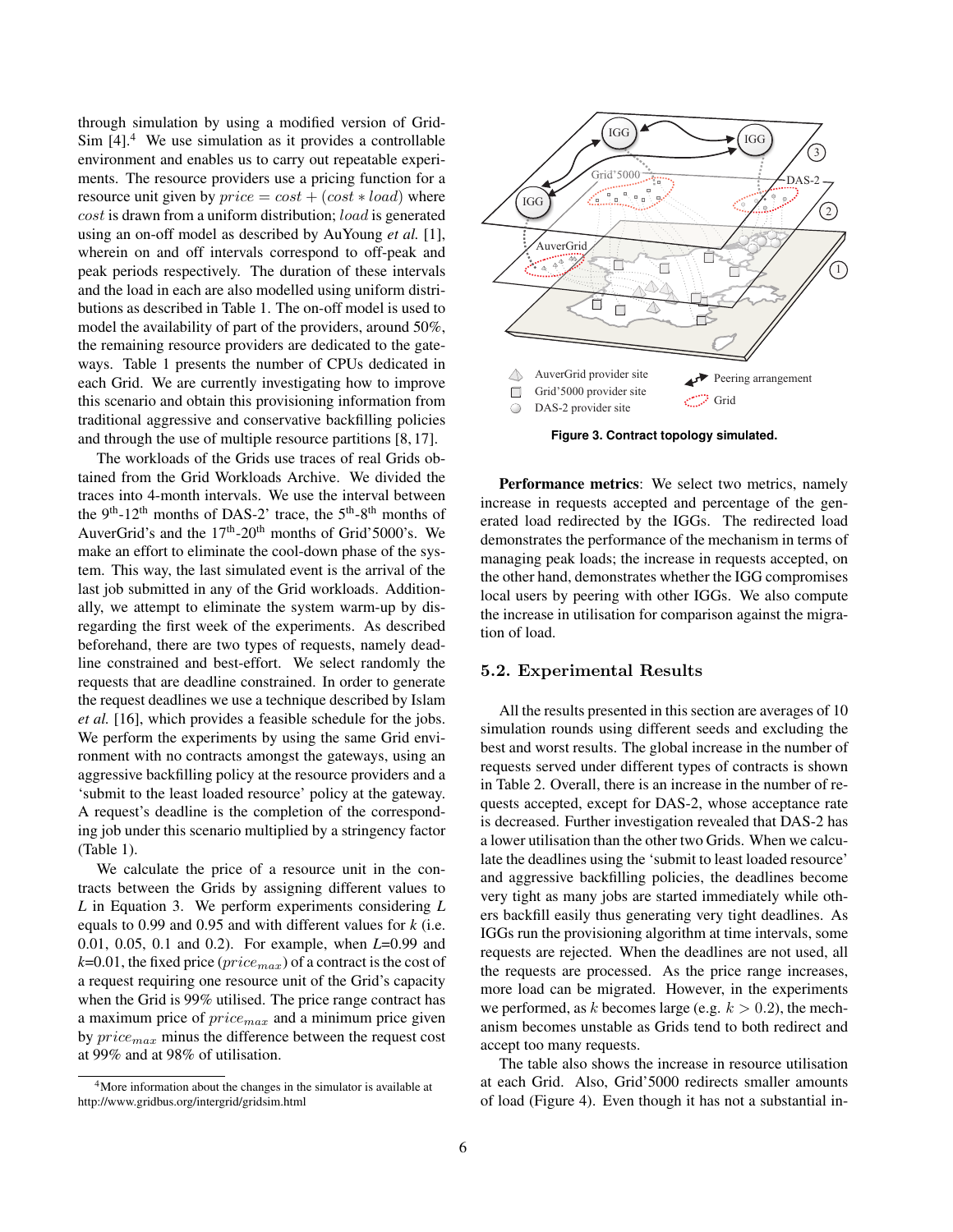|  |  | Table 2. Increase in both requests accepted and resource utilisation. |  |
|--|--|-----------------------------------------------------------------------|--|
|--|--|-----------------------------------------------------------------------|--|

|                                               | $L = 0.99$                                     |                            |                           |                            |                           |                            | $L = 0.95$                 |                           |                            |                            |                            |  |
|-----------------------------------------------|------------------------------------------------|----------------------------|---------------------------|----------------------------|---------------------------|----------------------------|----------------------------|---------------------------|----------------------------|----------------------------|----------------------------|--|
|                                               |                                                | Fixed<br>Price             |                           | k                          |                           |                            | Fixed                      | ĸ                         |                            |                            |                            |  |
| <b>Metric</b>                                 | Grid                                           |                            | 0.01                      | 0.05                       | 0.1                       | 0.2                        | Price                      | 0.01                      | 0.05                       | 0.1                        | 0.2                        |  |
| Increase in number<br>of requests served      | $DAS-2$<br>AuverGrid<br>Grid <sup>2</sup> 5000 | $-6.50$<br>658.00<br>19.12 | $-4.50$<br>661.12<br>8.88 | $-3.38$<br>661.12<br>10.62 | $-5.25$<br>657.00<br>4.88 | $-10.00$<br>663.00<br>6.38 | $-5.38$<br>650.38<br>18.25 | $-4.25$<br>659.50<br>7.00 | $-8.00$<br>658.12<br>13.12 | $-4.25$<br>661.00<br>10.50 | $-4.88$<br>662.00<br>14.88 |  |
| Increase in<br>resource utilisation<br>$(\%)$ | $DAS-2$<br>AuverGrid<br>Grid <sup>2</sup> 5000 | 7.62<br>$-23.30$<br>6.12   | 7.99<br>$-24.15$<br>6.38  | 9.42<br>$-26.45$<br>6.92   | 12.56<br>$-27.56$<br>6.35 | 8.39<br>$-29.15$<br>7.98   | 7.72<br>$-22.20$<br>5.71   | 8.93<br>$-23.45$<br>5.51  | 8.18<br>$-25.42$<br>6.78   | 8.69<br>$-27.52$<br>7.25   | 9.24<br>$-30.96$<br>8.13   |  |



**Figure 4. Load redirected (L=0.99).**

Utilisation Considering Grid Requests



**Figure 5. Resource utilisation at Grids (L=0.99).**

cepted is improved in almost all the cases (Table 2). The acceptance is better when the contracts define a price range,

When IGGs set the maximum price as the unit cost at a low value for L and the price range is large, the number

which allows Grids to redirect more load.

crease in the acceptance rate of the requests originated by its users, it increases its resource utilisation without compromising the acceptance rate. This leads to an increase in profit as they can receive a payment from the other Grids for the resources provided. However, we do not measure the profits of each Grid here. Overall, the algorithms achieve their goal, which is to redirect requests driven by the requests cost. AuverGrid has a decrease in utilisation in contrast to DAS-2 and Grid'5000. As AuverGrid has a higher utilisation than DAS-2 and Grid'5000 when they are not redirecting requests, this decrease in utilisation shows that the mechanism is effective in redirecting AuverGrid's requests to other Grids. Figure 5 shows that there is an initial load imbalance between the Grids, as the utilisation of AuverGrid without contracts is close to 70%, while DAS-2 and Grid'5000 are both close to 10%. The table shows that the mechanism helps in balancing the load across the Grids connected.

Figure 4 presents the percentage from the load generated by each Grid migrated to other Grids, or exchanged by the IGGs. When Grids define the maximum price for a resource unit as the unit cost at 99% of utilisation (i.e.  $L = 0.99$ ), they exchange load and the overall number of requests acof requests accepted increases whereas the amount of load exchanged decreases. The reason for this behaviour is that overloaded IGGs tend to be more conservative in accepting load from other IGGs, even though they try to migrate load more easily. An  $IGG_i$  that needs to offload will redirect requests willing to pay a price lower or equal to the maximum

price of a contract. If the unit cost of the IGG considering to accept the load is slightly above the maximum price, it will not accept the load. In our experiments, this behaviour is reflected in the increase of requests accepted.

The experiments show that load management across Grids through resource exchange considering the economic compensation of resource providers is possible. The resource utilisation and increase in requests accepted show that Grids balance their load and redirect requests thus minimising the costs with resource usage.